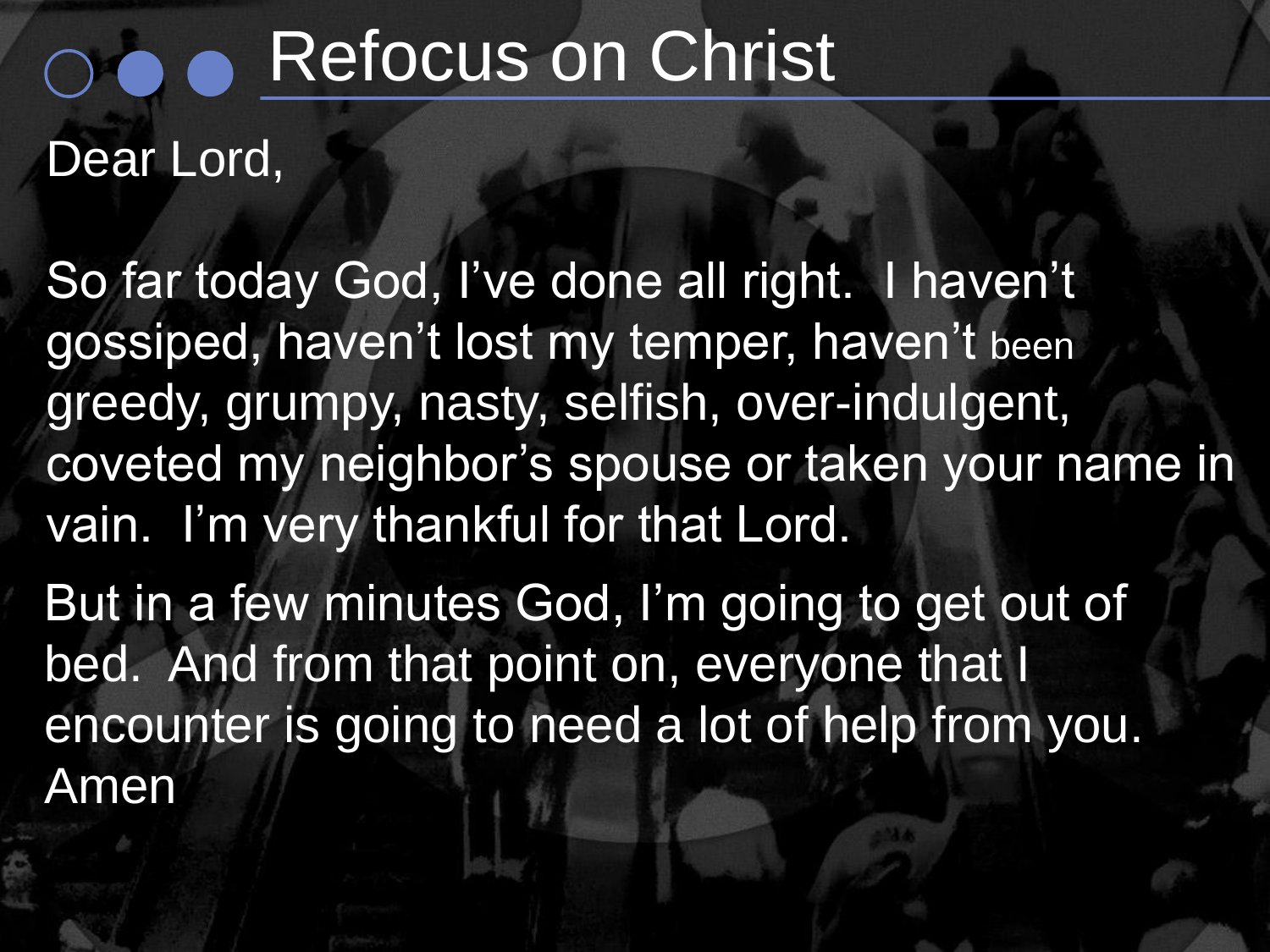#### Christology is the study of Jesus...

- Pre-Incarnate Jesus...
- Exalted Christ...  $\bigcirc$
- o Incarnate Christ...

Heb 3:1 "Think alot about Jesus...""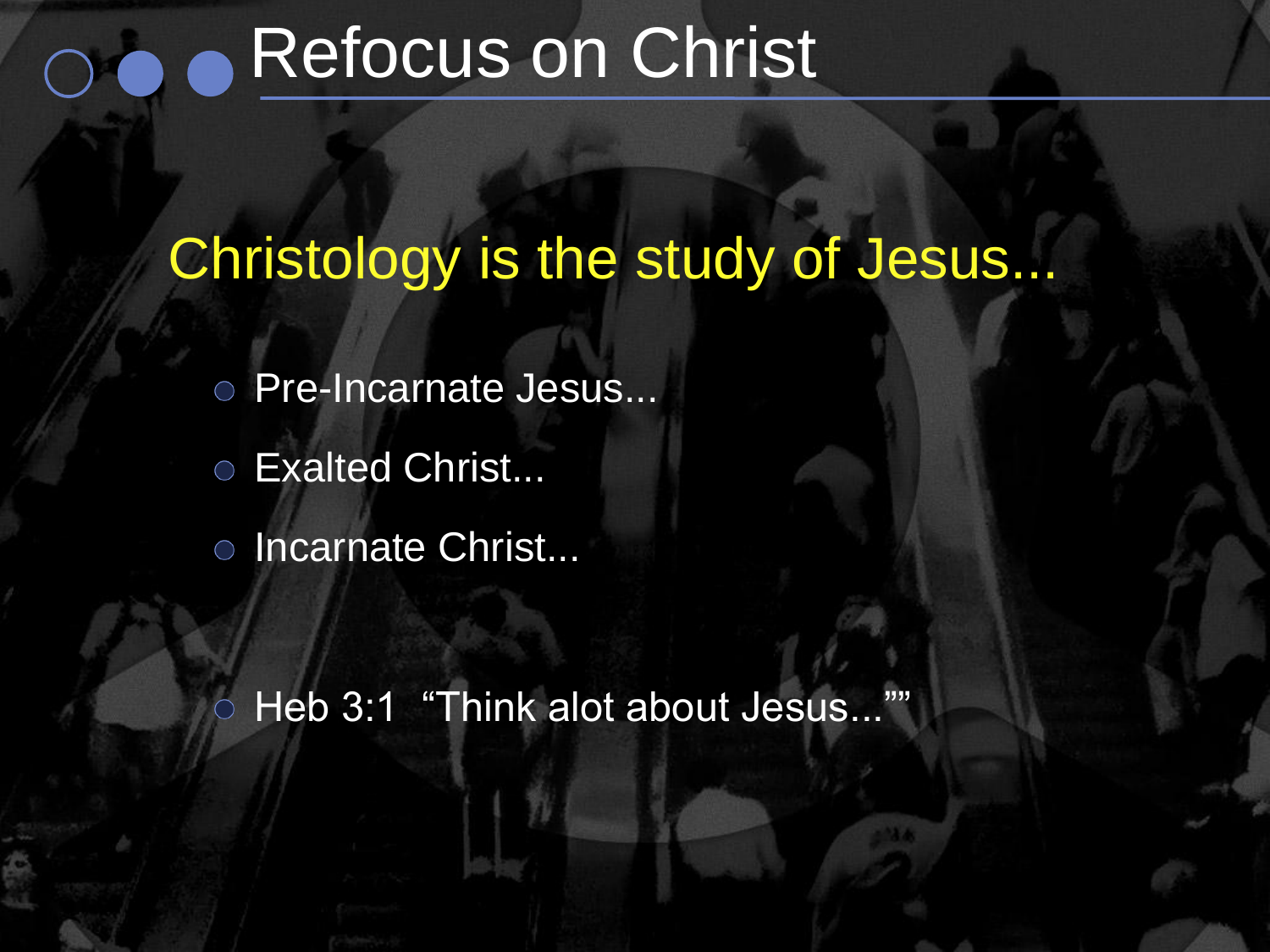### I. A renewed focus on Christ (Christology) will define what it means to "walk as Jesus walked"

Ian Thomas... Jesus was man as God intended man to be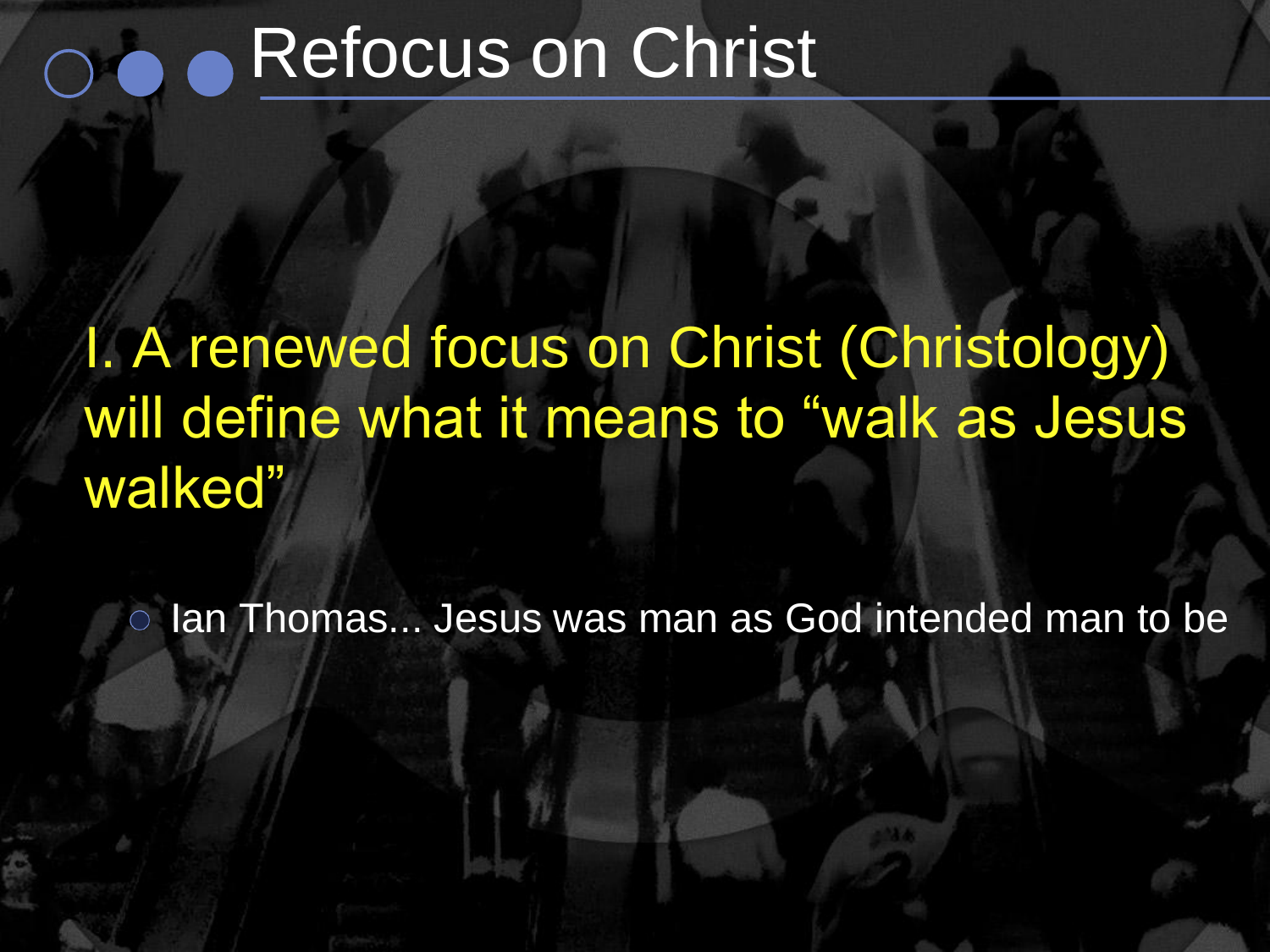#### Hebrews 2:5-18... why fully human

vs 17-18 Make atonement for sins o vs 14-16 Destroy Satan's power ○ vs 10-13 Perfect our holiness ○ vs 5 - 9 Regain dominion over creation vs 9 "BUT WE SEE JESUS..."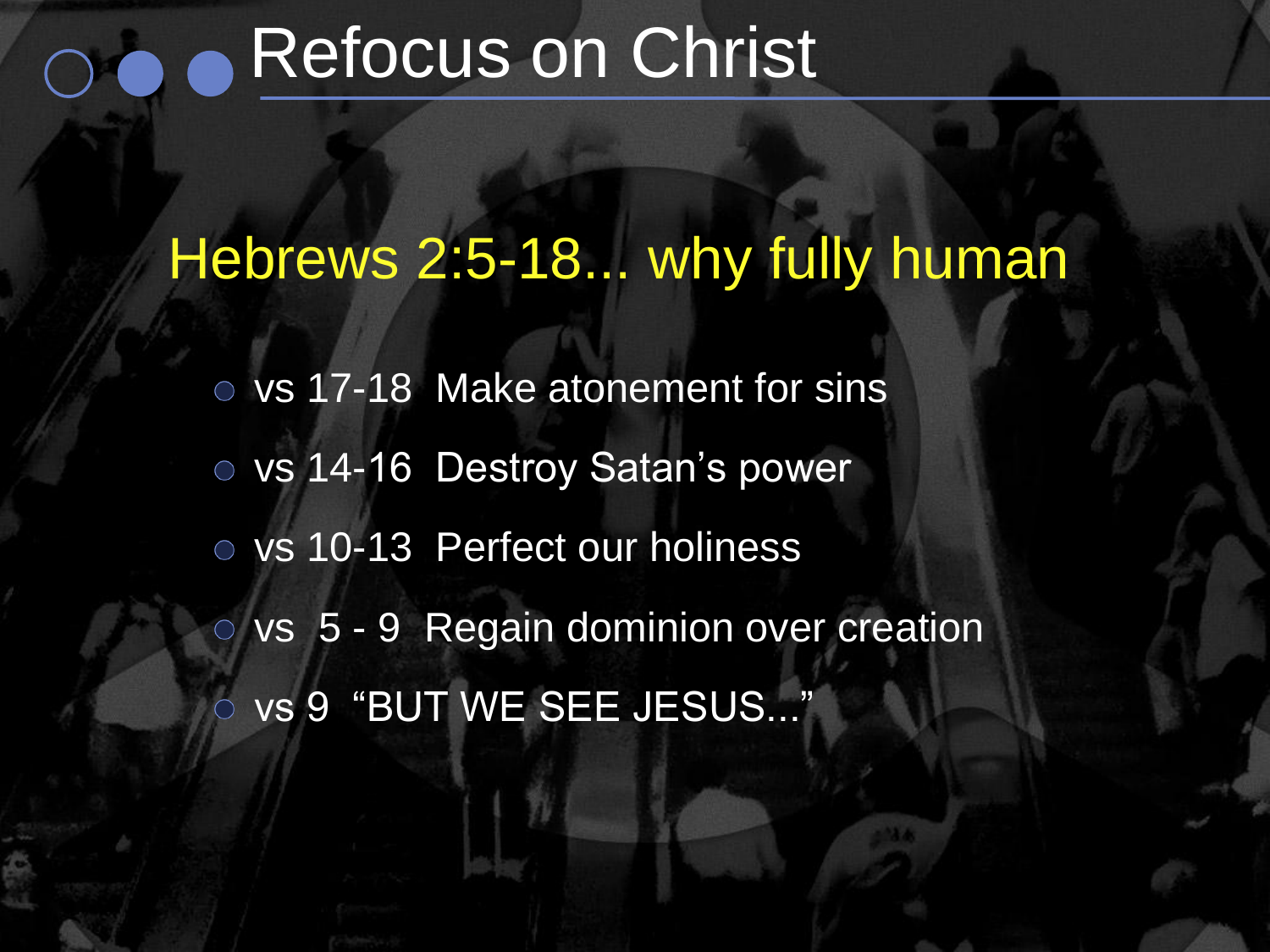I John 2:6... "If any of us claim to be in Christ, we must walk as Jesus walked"

Holy Spirit POWER Holy Spirit dependence Prayerful guidance Obedient living Word centered focus Exalting the Father Relational intensity and integrity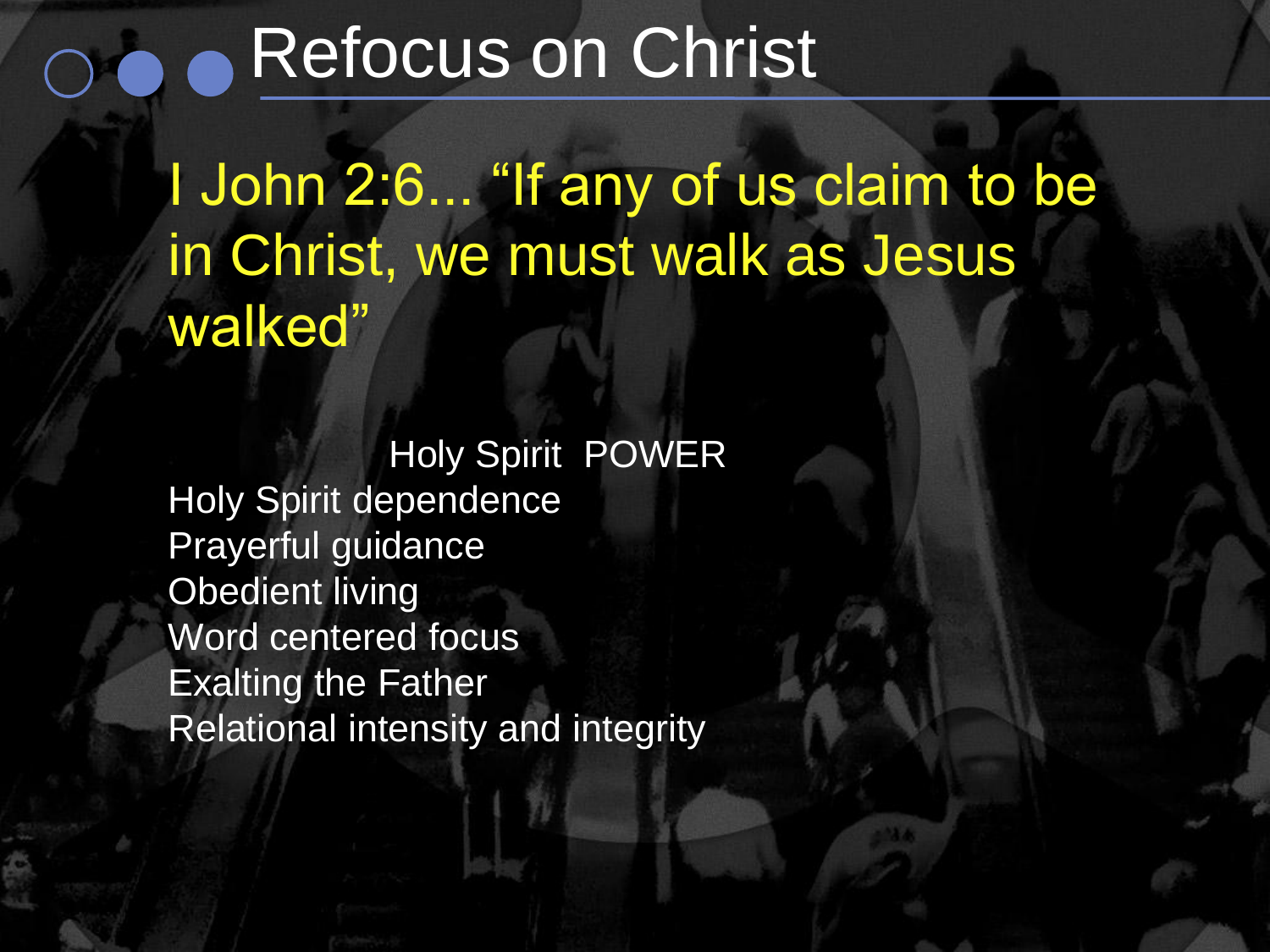II. A renewed focus on Christ (Christology) will define what it means to "make disciples" Jesus had a plan Refocus on Christ

- 
- Jesus prioritized equipping
- Jesus told us to do what He did
- Jesus' strategy was relational
- Jesus defined disciple-making as suffering, servanthood and sacrifice
- Jesus was winsome (Hebrews 1:9)
- Jesus was anything but predictable